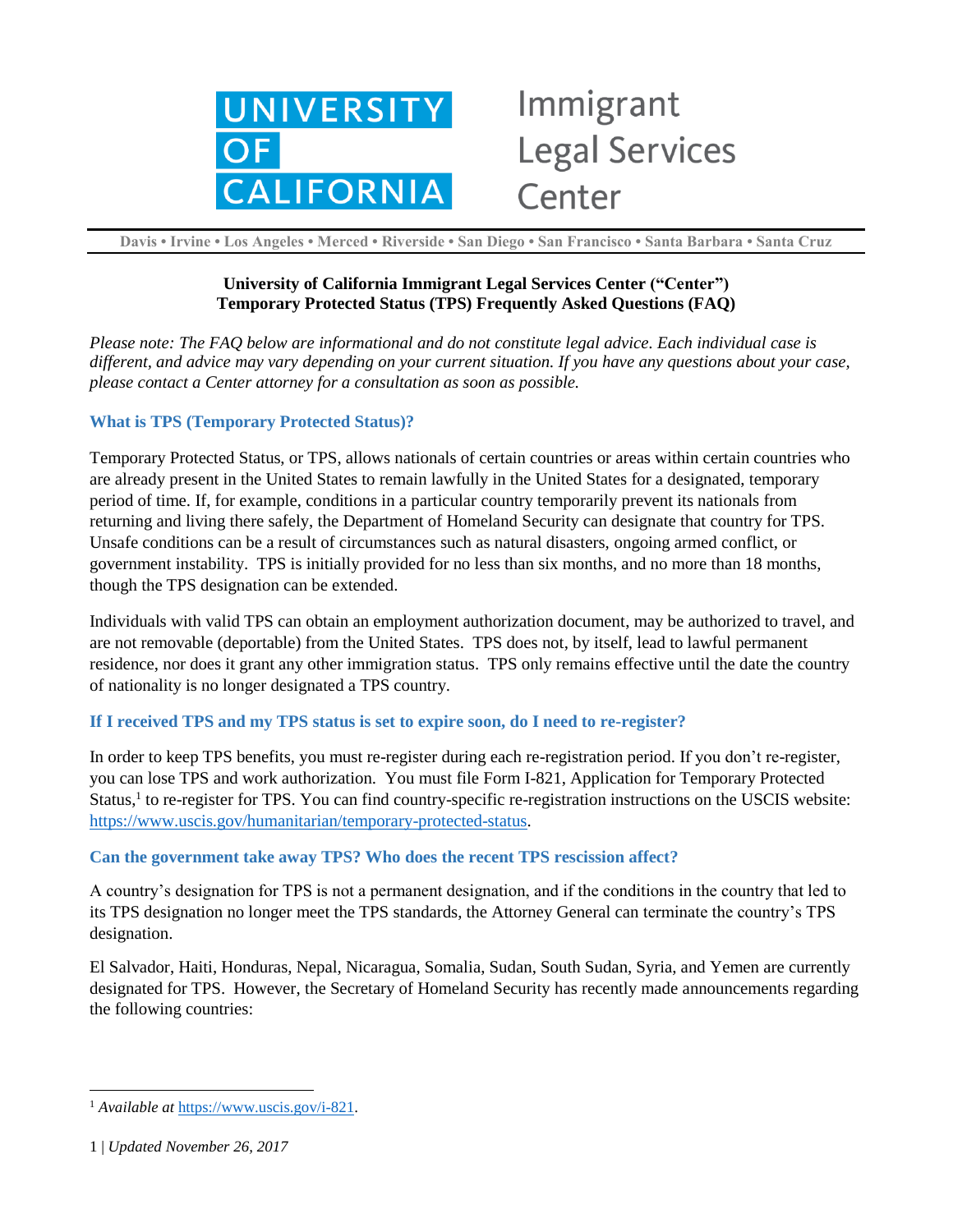- **EL SALVADOR**: **TPS designation for El Salvador will terminate on September 9, 2019**. (*Announcement made on January 8, 2018*).<sup>2</sup>
- **HAITI**: **TPS designation for Haiti will terminate on July 22, 2019**. (*Announcement made on November 20, 2017*).<sup>3</sup>
- **NICARAGUA**: **TPS designation for Nicaragua will terminate on January 5, 2019.** (*Announcement made on November 6, 2017*). 4
- **HONDURAS**: TPS designation for Honduras has **not** been terminated. The **TPS designation for Honduras is currently extended to July 5, 2018**, though it is possible that the Department of Homeland Security will announce termination of Honduras' TPS designation in the coming months. (*Announcement made on November 6, 2017*).<sup>5</sup>

When the Attorney General terminates the TPS designation for a particular country, TPS beneficiaries from that country will return to the immigration status they had before they received TPS. However, if that status expired or was terminated, beneficiaries will not return to that status. For example, if a TPS beneficiary had no lawful status before receiving TPS and he or she did not acquire lawful status while he or she had TPS, that individual will again have no lawful status when the TPS designation terminates.

#### **Can I continue to work when my TPS expires?**

If you received work authorization through TPS, that work authorization remains valid for the entire period you are in Temporary Protected Status. TPS is often granted in increments of 18 months, and so your employment authorization would be valid for that period of time. If your TPS status was extended, the Department of Homeland Security may automatically extend your work authorization until the TPS designation for your country of origin terminates. You can find country-specific automatic employment authorization document extension information on the USCIS website: [https://www.uscis.gov/humanitarian/temporary-protected-status.](https://www.uscis.gov/humanitarian/temporary-protected-status)

Employers should not require you to present additional documentation if your work authorization was automatically extended based on your TPS status.

If you received TPS as a Honduran, Nicaraguan, Haitian, or Salvadoran national and/or your TPS status and/or work authorization are set to expire or be terminated, please consult with an immigration attorney to learn about other options that might be available to you.

### **I've heard that I can apply for a green card (lawful permanent residence) through an immediate relative if I have TPS. Is that true?**

A 2017 Ninth Circuit Court of Appeals decision, *Ramirez v. Brown*, provides an opportunity for certain individuals with TPS to apply for a green card through an immediate relative.<sup>6</sup> Because the future of this

 $\overline{a}$ 

<sup>&</sup>lt;sup>2</sup> Department of Homeland Security, "Secretary of Homeland Security Kirstjen M. Nielsen Announcement on Temporary Protected Status for El Salvador" (January 8, 2018), *available at* [https://www.dhs.gov/news/2018/01/08/secretary](https://www.dhs.gov/news/2018/01/08/secretary-homeland-security-kirstjen-m-nielsen-announcement-temporary-protected)[homeland-security-kirstjen-m-nielsen-announcement-temporary-protected.](https://www.dhs.gov/news/2018/01/08/secretary-homeland-security-kirstjen-m-nielsen-announcement-temporary-protected)

<sup>&</sup>lt;sup>3</sup> Department of Homeland Security, "Acting Secretary Elaine Duke Announcement on Temporary Protected Status for Haiti" (November 20, 2017), *available at* [https://www.dhs.gov/news/2017/11/20/acting-secretary-elaine-duke](https://www.dhs.gov/news/2017/11/20/acting-secretary-elaine-duke-announcement-temporary-protected-status-haiti)[announcement-temporary-protected-status-haiti.](https://www.dhs.gov/news/2017/11/20/acting-secretary-elaine-duke-announcement-temporary-protected-status-haiti)

<sup>4</sup> Department of Homeland Security, "Acting Secretary Elaine Duke Announcement on Temporary Protected Status for Nicaragua And Honduras" (November 6, 2017), *available at* [https://www.dhs.gov/news/2017/11/06/acting-secretary](https://www.dhs.gov/news/2017/11/06/acting-secretary-elaine-duke-announcement-temporary-protected-status-nicaragua-and)[elaine-duke-announcement-temporary-protected-status-nicaragua-and.](https://www.dhs.gov/news/2017/11/06/acting-secretary-elaine-duke-announcement-temporary-protected-status-nicaragua-and)

<sup>5</sup> *Id*.

<sup>6</sup> For more information about this opportunity, please see Immigrant Legal Resource Center, "Practice Alert on *Ramirez v. Brown—November 2017 Update*" (November 2017), *available at*

<sup>2</sup> | *Updated November 26, 2017*  [https://www.ilrc.org/sites/default/files/resources/tps\\_advisory\\_1108\\_-\\_ms\\_anb.ak\\_.anb\\_.ak\\_.pdf.](https://www.ilrc.org/sites/default/files/resources/tps_advisory_1108_-_ms_anb.ak_.anb_.ak_.pdf)